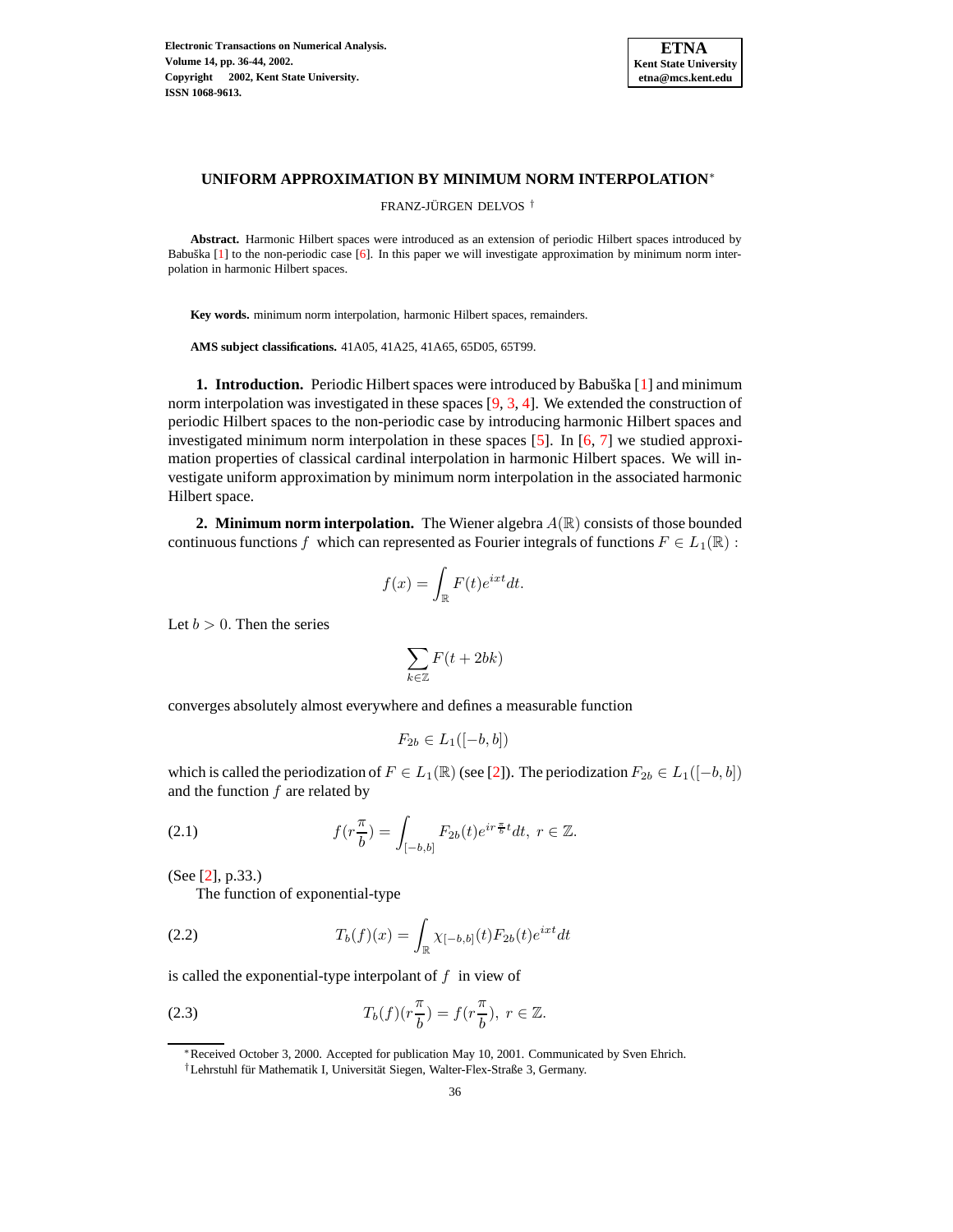| <b>ETNA</b>           |
|-----------------------|
| Kent State University |
| etna@mcs.kent.edu     |

For  $F_{2b} \in L_2([-b, b])$  it is just the cardinal function  $C(f, \frac{\pi}{b})$  (see [\[11\]](#page-8-8)). It possesses the cardinal series representation

$$
T_b(f)(x) = \sum_{k \in \mathbb{Z}} f(kh)S(k, h)(x) = C(f, h)(x), \ h = \frac{\pi}{b},
$$

where

$$
S(k,h)(x) = \operatorname{sinc}(\frac{\pi}{h}(x - kh))
$$

is the shifted Sinc function with step size  $h = \frac{\pi}{b}$ .

The harmonic Hilbert space  $H_D(\mathbb{R})$  is the subspace of functions  $f \in A(\mathbb{R})$  such that

$$
\int_{\mathbb{R}}\frac{\left|F(t)\right|^{2}}{D(t)}dt < \infty,
$$

where  $D \in L_1(\mathbb{R})$  is assumed to be non negative and bounded. D is called the defining func-tion (see also [\[10\]](#page-8-9) where  $H_D(\mathbb{R})$  is called a weighted  $L_2$ −space). Note that if  $D(t)$  vanishes at a set  $M$  of posivite measure the Fourier transform  $F$  has to vanish almost everywhere on the same set.

It turns out to be useful to add the additional assumptions:

(2.4) 
$$
D(-t) = D(t), D(t) \ge D(t+h) \ge 0,
$$

and

(2.5) 
$$
0 < D(b) \le D_{2b}(t) \le \sum_{k \ge 0} D(kb) < \infty,
$$

for almost all  $t, h \geq 0$ .

It was shown in [\[6\]](#page-8-1) that for any  $f \in H_D(\mathbb{R})$  we have

$$
\sum_{k\in\mathbb{Z}}|f(kh)|^2<\infty,\ h=\frac{\pi}{b}\ ,
$$

which implies  $F_{2b} \in L_2([-b, b])$  and

(2.6) 
$$
T_b(f) = C(f, h), \ f \in H_D(\mathbb{R}).
$$

The Fourier integral of D

$$
d(x) = \int_{\mathbb{R}} D(t)e^{ixt}dt
$$

is called the generating function of the harmonic Hilbert space  $H_D(\mathbb{R})$ . With respect to the inner product

$$
(f,g)_D = \int_{\mathbb{R}} F(t) \overline{G(t)} / D(t) dt
$$

we have

$$
f(x) = (f, d(\cdot - x))_D
$$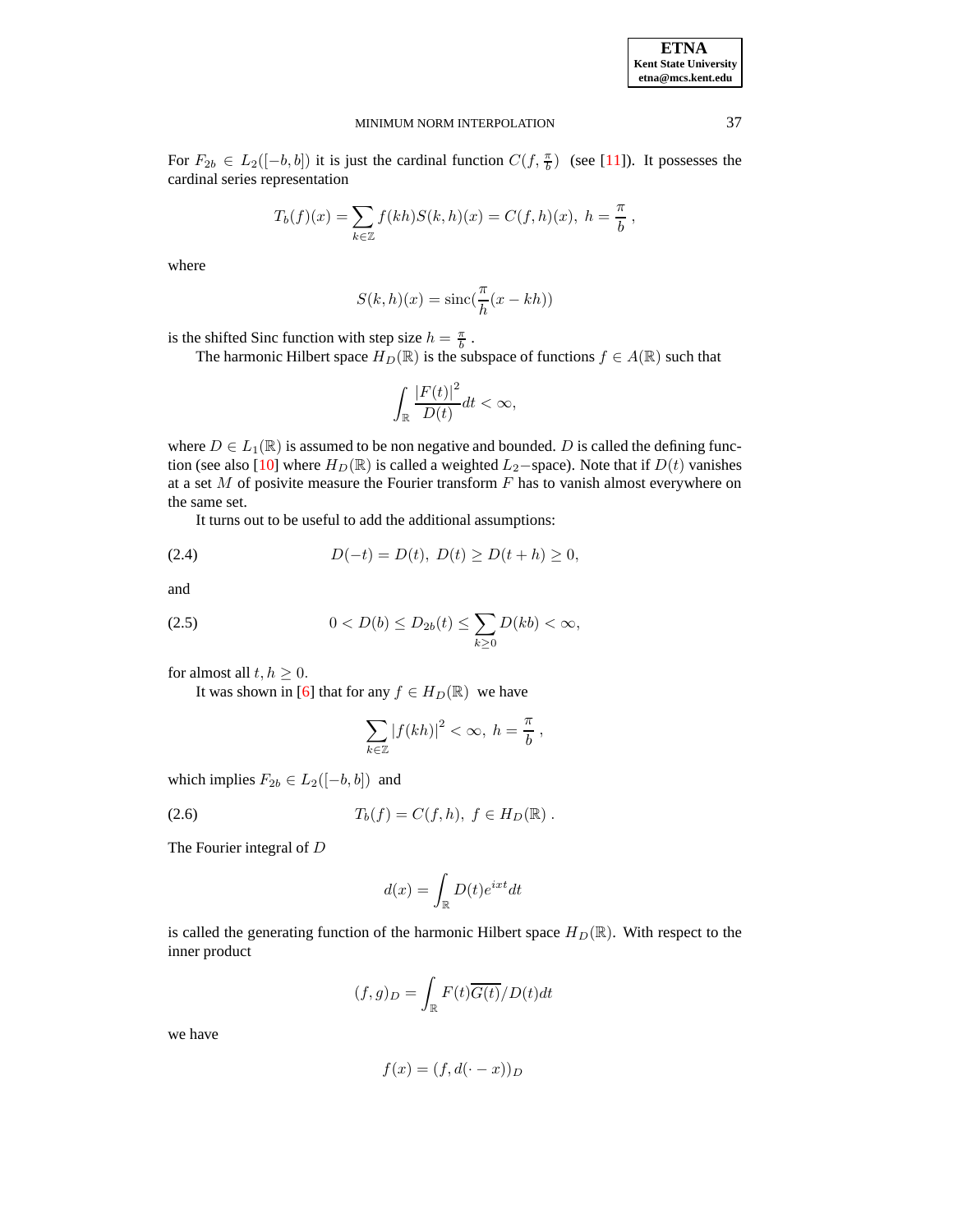which shows that  $H_D(\mathbb{R})$  is a reproducing kernel Hilbert space (see also [\[10\]](#page-8-9)).

Minimum norm interpolation in  $H_D(\mathbb{R})$  with respect to the uniform mesh  $\frac{k\pi}{b}$ ,  $k \in \mathbb{Z}$ , is solved theoretically by the projection theorem. Consider the closed linear subspace

$$
N_b^D = \left\{ f \in H_D(\mathbb{R}) : f(\frac{k\pi}{b}) = 0, \ k \in \mathbb{Z} \right\},\
$$

and its orthogonal complement  $(N_b^D)^{\perp}$  which is the closure of the linear subspace generated by shifted generating functions  $d(-k\frac{k\pi}{b}), k \in \mathbb{Z}$ :

$$
(N_b^D)^\perp = \mathrm{lin}\left\{d(\cdot - k\frac{k\pi}{b}):\ k\in\mathbb{Z}\right\}^-.
$$

There is a unique orthogonal projector  $T_b^D$  with range  $(N_b^D)^{\perp}$  and kernel  $N_b^D$ . The projection theorem states that  $T_b^D(f)$  is the unique function of minimum norm in the linear manifold

$$
f+N_b^D.
$$

PROPOSITION 2.1 (Minimum norm interpolation).

 $Given \ f \in H_D(\mathbb{R})$ , its projection  $T_b^D(f)$  on  $(N_b^D)^{\perp}$  is the unique minimum norm interpolant  $of$   $f \in$   $H_D(\mathbb{R})$  ,  $i.$   $e.,$  *it minimizes the norm*  $\|g\|_D$  *among all functions*  $g \in$   $H_D(\mathbb{R})$  *satisfying*  $g(\frac{k\pi}{b}) = f(\frac{k\pi}{b}), k \in \mathbb{Z}$ .

The minimum norm interpolant of the Sinc function  $S(0, h)$  is denoted by

$$
S^{D}(0,h) = T_{b}^{D}(S(0,h)) =: g_{b}^{D}.
$$

The generalized Sinc function  $S^D(0, h)$  is given by the Fourier integral

$$
S^{D}(0,h)(x) = \frac{1}{2b} \int_{\mathbb{R}} \frac{D(t)}{D_{2b}(t)} e^{ixt} dt = g_b^{D}(x) , h = \frac{\pi}{b}.
$$

It was shown in [\[6\]](#page-8-1) that for any  $f \in H_D(\mathbb{R})$  the associated minimum norm interpolant  $T_b^D(f)$  possesses a generalized cardinal series  $C^D(f, h)$  :

$$
T_b^D(f)(x) = \sum_{k \in \mathbf{Z}} f(kh)g_b^D(x - kh) = C^D(f, h)(x), \ h = \frac{\pi}{b}.
$$

Note that for  $D(t) = \chi_{[-b,b]}(t)$  we obtain  $C^D(f, h) = C(f, h)$ . For deriving error estimates an integral representation of the minimum norm interpolant  $T_b^D(f)$  is of importance.

PROPOSITION 2.2. *The generalized cardinal series* C <sup>D</sup>(f, h) *possesses the integral representation*

(2.7) 
$$
T_b^D(f)(x) = \int_{\mathbb{R}} \frac{F_{2b}(t)}{D_{2b}(t)} D(t) e^{ixt} dt = C^D(f, h)(x), \qquad h = \frac{\pi}{b}.
$$

*Proof*. Put

$$
C_n^D(f, h)(x) = \sum_{k=-n}^n f(kh)g_b^D(x - kh),
$$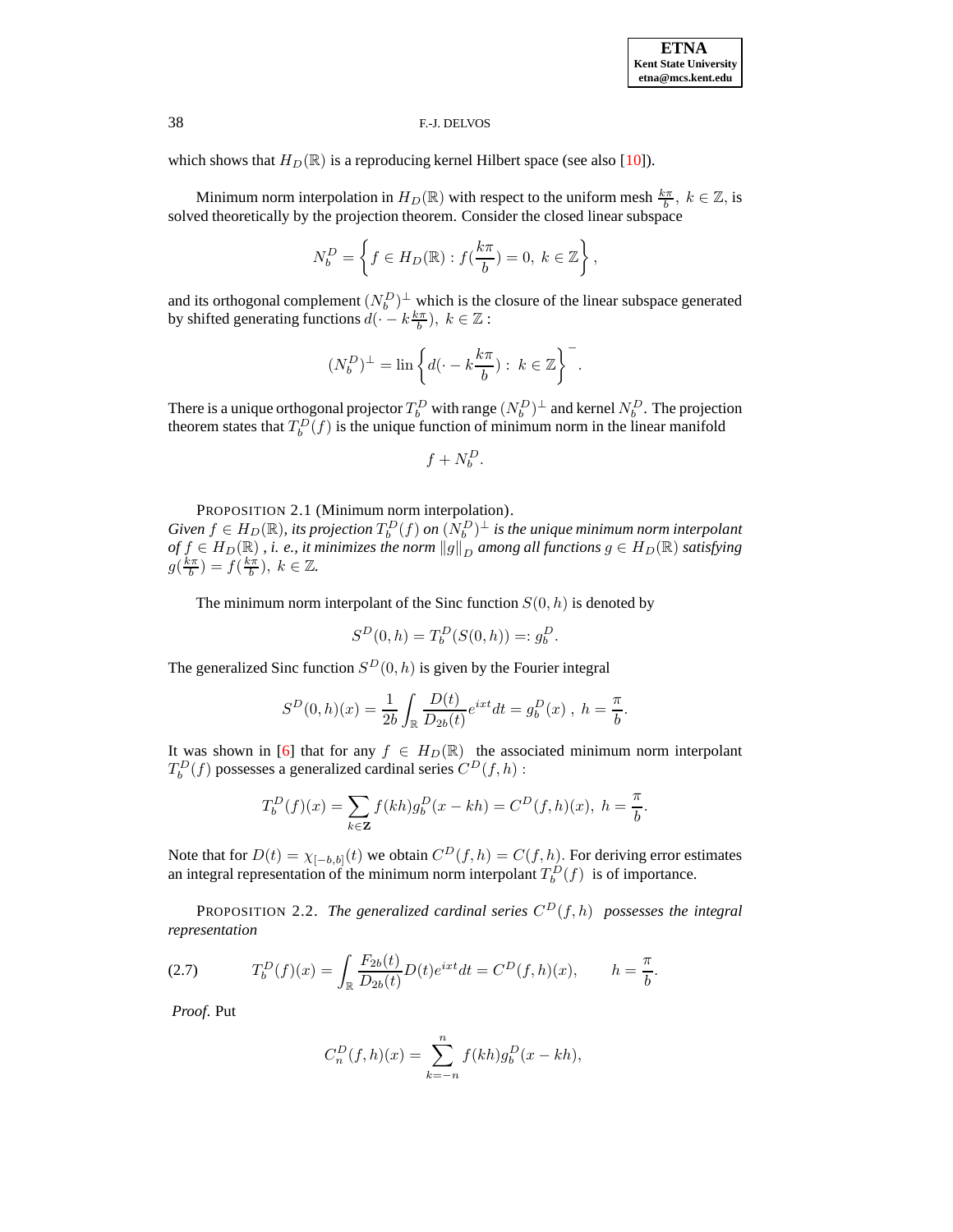$$
F_{2b}^{n}(t) = \frac{1}{2b} \sum_{k=-n}^{n} f(kh)e^{-ikht}, \; h = \frac{\pi}{b}.
$$

Since

$$
C_n^D(f, h)(x) = \int_{\mathbb{R}} \frac{F_{2b}^n(t)}{D_{2b}(t)} D(t)e^{ixt} dt,
$$

we can conclude

$$
\begin{split} \left|T_{b}^{D}(f)(x)-C_{n}^{D}(f,h)(x)\right| &\leq \int_{\mathbb{R}}\left|F_{2b}(t)-F_{2b}^{n}(t)\right|\frac{D(t)}{D_{2b}(t)}dt\\ &\leq \left(\int_{\mathbb{R}}\left|F_{2b}(t)-F_{2b}^{n}(t)\right|^{2}\frac{D(t)}{D_{2b}(t)^{2}}dt\right)^{\frac{1}{2}}\left(\int_{\mathbb{R}}D(t)dt\right)^{\frac{1}{2}}\\ &=\left(\int_{[-b,b]}|F_{2b}(t)-F_{2b}^{n}(t)|^{2}\frac{1}{D_{2b}(t)}dt\right)^{\frac{1}{2}}\left(\int_{\mathbb{R}}D(t)dt\right)^{\frac{1}{2}}\\ &\leq \left(\frac{1}{D(b)}\int_{[-b,b]}|F_{2b}(t)-F_{2b}^{n}(t)|^{2}dt\right)^{\frac{1}{2}}\left(\int_{\mathbb{R}}D(t)dt\right)^{\frac{1}{2}}.\end{split}
$$

This shows

$$
C^{D}(f, h)(x) = \lim_{n \to \infty} C_{n}^{D}(f, h)(x) = T_{b}^{D}(f)(x).
$$
  $\Box$ 

**3. Approximation by minimum norm interpolation.** We start with approximation by functions of exponential type which are defined as Fourier integrals

$$
S_b(f)(x) = \int_{\mathbb{R}} \chi_{[-b,b]}(t) F(t) e^{ixt} dt.
$$

PROPOSITION 3.1. *For any*  $f \in H_D(\mathbb{R})$  *the error estimate* 

$$
|f(x) - S_b(f)(x)| \le \left(2b \sum_{k \ge 1} D(kb)\right)^{\frac{1}{2}} \left(\int_{\mathbb{R}} \left(1 - \chi_{[-b,b]}(t)\right) \frac{|F(t)|^2}{D(t)} dt\right)^{\frac{1}{2}}
$$

*holds.*

*Proof* . Since

$$
|f(x) - S_b(f)(x)| \leq \int_{\mathbb{R}} (1 - \chi_{[-b,b]}(t)) |F(t)| dt
$$
  
= 
$$
\int_{\mathbb{R}} (1 - \chi_{[-b,b]}(t)) \frac{|F(t)|}{D(t)^{\frac{1}{2}}} D(t)^{\frac{1}{2}} dt
$$
  

$$
\leq \left( \int_{\mathbb{R}} (1 - \chi_{[-b,b]}(t)) D(t) dt \right)^{\frac{1}{2}} \left( \int_{\mathbb{R}} (1 - \chi_{[-b,b]}(t)) \frac{|F(t)|^2}{D(t)} dt \right)^{\frac{1}{2}},
$$

and

$$
\int_{\mathbb{R}} \left(1 - \chi_{[-b,b]}(t)\right) D(t)dt = 2 \int_b^{\infty} D(t)dt \le 2b \sum_{k=1}^{\infty} D(bk),
$$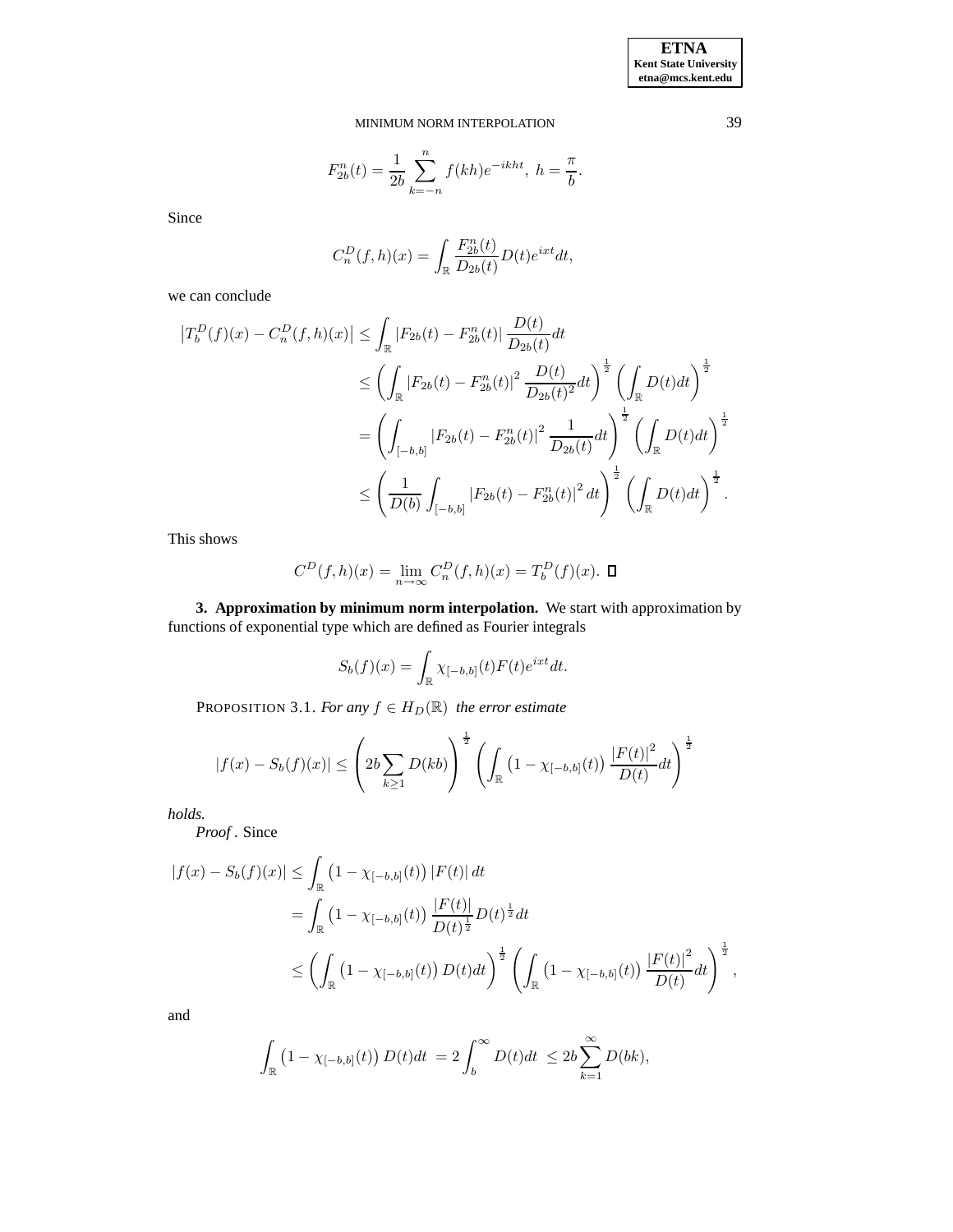the proof is complete.  $\square$ 

PROPOSITION 3.2. Let  $f \in H_D(\mathbb{R})$  and define  $h(x) = S_b(f)(x)$ . Then the error *estimate*

$$
|h(x) - T_b^D(h)(x)| \le 2 \left( 2b \sum_{k \ge 1} D(kb) \right)^{\frac{1}{2}} \left( \int_{\mathbb{R}} \chi_{[-b,b]}(t) \frac{|F(t)|^2}{D(t)} dt \right)^{\frac{1}{2}}
$$

*holds.*

*Proof*. Note that

$$
h(x) = \int_{\mathbb{R}} H(t)e^{ixt} dt, H(t) = \chi_{[-b,b]}(t)F(t).
$$

Moreover, we have

$$
H_{2b}(t)\chi_{[-b,b]}(t) = \chi_{[-b,b]}(t)F(t)
$$

for almost all  $t$ . Then we can conclude

$$
|h(x) - T_b^D(h)(x)| \leq \int_{\mathbb{R}} \left| \chi_{[-b,b]}(t)F(t) - \frac{H_{2b}(t)}{D_{2b}(t)}D(t) \right| dt
$$
  
\n
$$
\leq \int_{\mathbb{R}} \chi_{[-b,b]}(t) \left| F(t) - \frac{H_{2b}(t)}{D_{2b}(t)}D(t) \right| dt
$$
  
\n
$$
+ \int_{\mathbb{R}} (1 - \chi_{[-b,b]}(t)) \left| \frac{H_{2b}(t)}{D_{2b}(t)}D(t) \right| dt
$$
  
\n
$$
= \int_{\mathbb{R}} \chi_{[-b,b]}(t) \frac{D_{2b}(t) - D(t)}{D_{2b}(t)} |F(t)| dt
$$
  
\n
$$
+ \int_{\mathbb{R}} \left| \frac{H_{2b}(t)}{D_{2b}(t)} \right| D(t) dt - \int_{\mathbb{R}} \chi_{[-b,b]}(t) \left| \frac{H_{2b}(t)}{D_{2b}(t)} \right| D(t) dt
$$
  
\n
$$
= \int_{\mathbb{R}} \chi_{[-b,b]}(t) \frac{D_{2b}(t) - D(t)}{D_{2b}(t)} |F(t)| dt
$$
  
\n
$$
+ \int_{\mathbb{R}} \chi_{[-b,b]}(t) |H_{2b}(t)| dt - \int_{\mathbb{R}} \chi_{[-b,b]}(t) \frac{D(t)}{D_{2b}(t)} |H_{2b}(t)| dt
$$
  
\n
$$
= \int_{\mathbb{R}} \chi_{[-b,b]}(t) \frac{D_{2b}(t) - D(t)}{D_{2b}(t)} |F(t)| dt
$$
  
\n
$$
+ \int_{\mathbb{R}} \chi_{[-b,b]}(t) |F(t)| dt - \int_{\mathbb{R}} \chi_{[-b,b]}(t) \frac{D(t)}{D_{2b}(t)} |F(t)| dt
$$
  
\n
$$
= 2 \int_{\mathbb{R}} \chi_{[-b,b]}(t) (D_{2b}(t) - D(t)) \frac{|F(t)|}{D_{2b}(t)} dt.
$$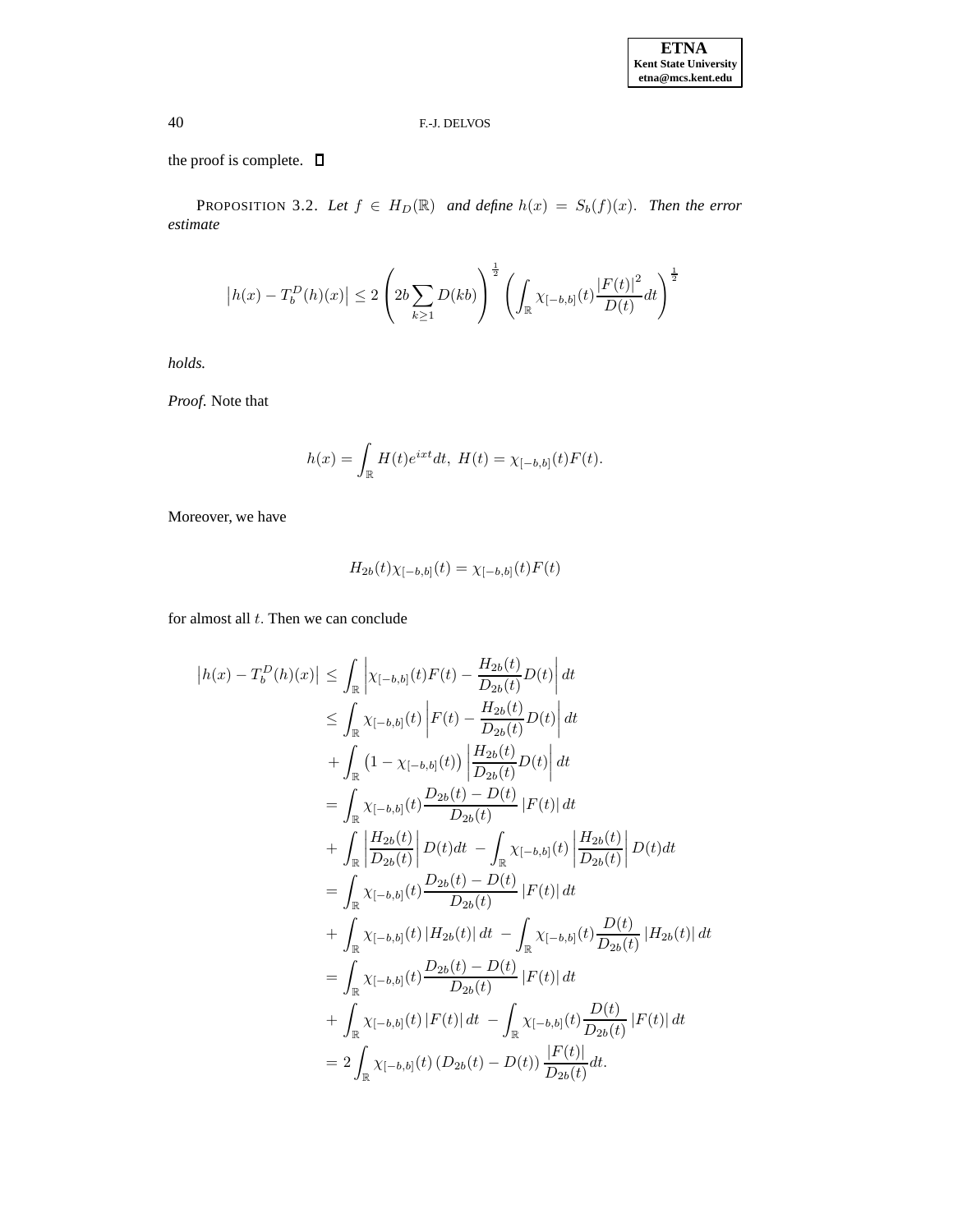This shows

$$
|h(x) - T_b^D(h)(x)| \le 2 \int_{\mathbb{R}} \chi_{[-b,b]}(s) |D_{2b}(t) - D(t)| \frac{|F(t)|}{D_{2b}(t)} dt
$$
  
\n
$$
\le 2 \left( \int_{\mathbb{R}} \chi_{[-b,b]}(s) |D_{2b}(t) - D(t)|^2 \frac{1}{D_{2b}(t)} dt \right)^{\frac{1}{2}} \left( \int_{\mathbb{R}} \chi_{[-b,b]}(s) \frac{|F(t)|^2}{D_{2b}(t)} dt \right)^{\frac{1}{2}}
$$
  
\n
$$
\le 2 \left( \int_{\mathbb{R}} \chi_{[-b,b]}(s) |D_{2b}(t) - D(t)| dt \right)^{\frac{1}{2}} \left( \int_{\mathbb{R}} \chi_{[-b,b]}(s) \frac{|F(t)|^2}{D(t)} dt \right)^{\frac{1}{2}}
$$
  
\n
$$
\le 2 \left( 2b \sum_{k \ge 1} D(kb) \right)^{\frac{1}{2}} \left( \int_{\mathbb{R}} \chi_{[-b,b]}(t) \frac{|F(t)|^2}{D(t)} dt \right)^{\frac{1}{2}}
$$

which completes the proof.  $\Box$ 

Our main result is the error estimate for minimum norm interpolation in the associated harmonic Hilbert space.

THEOREM 3.3. Let  $f \in H_D(\mathbb{R})$ . Then the estimate

$$
\left|f(x) - T_b^D(f)(x)\right| \le 4\left(b\sum_{k\ge 1} D(kb)\right)^{\frac{1}{2}} \left(\int_{\mathbb{R}} \frac{\left|F(t)\right|^2}{D(t)} dt\right)^{\frac{1}{2}}
$$

*holds.*

*Proof* . We have

$$
|f(x) - S_b(f)(x)| \leq \left(2b \sum_{k \geq 1} D(kb)\right)^{\frac{1}{2}} \left(\int_{\mathbb{R}} \left(1 - \chi_{[-b,b]}(t)\right) \frac{|F(t)|^2}{D(t)} dt\right)^{\frac{1}{2}},
$$

$$
\left|S_b(f)(x) - T_b^D(S_b(f))(x)\right| \le 2\left(2b\sum_{k\ge 1}D(kb)\right)^{\frac{1}{2}}\left(\int_{\mathbb{R}}\chi_{[-b,b]}(t)\frac{\left|F(t)\right|^2}{D(t)}dt\right)^{\frac{1}{2}}.
$$

Moreover,

$$
\left|T_b^D(g)(x)\right| \leq \int_{\mathbb{R}} \frac{|G_{2b}(t)|}{D_{2b}(t)} D(t) dt = \int_{\mathbb{R}} \chi_{[-b,b]}(t) |G_{2b}(t)| dt \leq \int_{\mathbb{R}} |G(t)| dt.
$$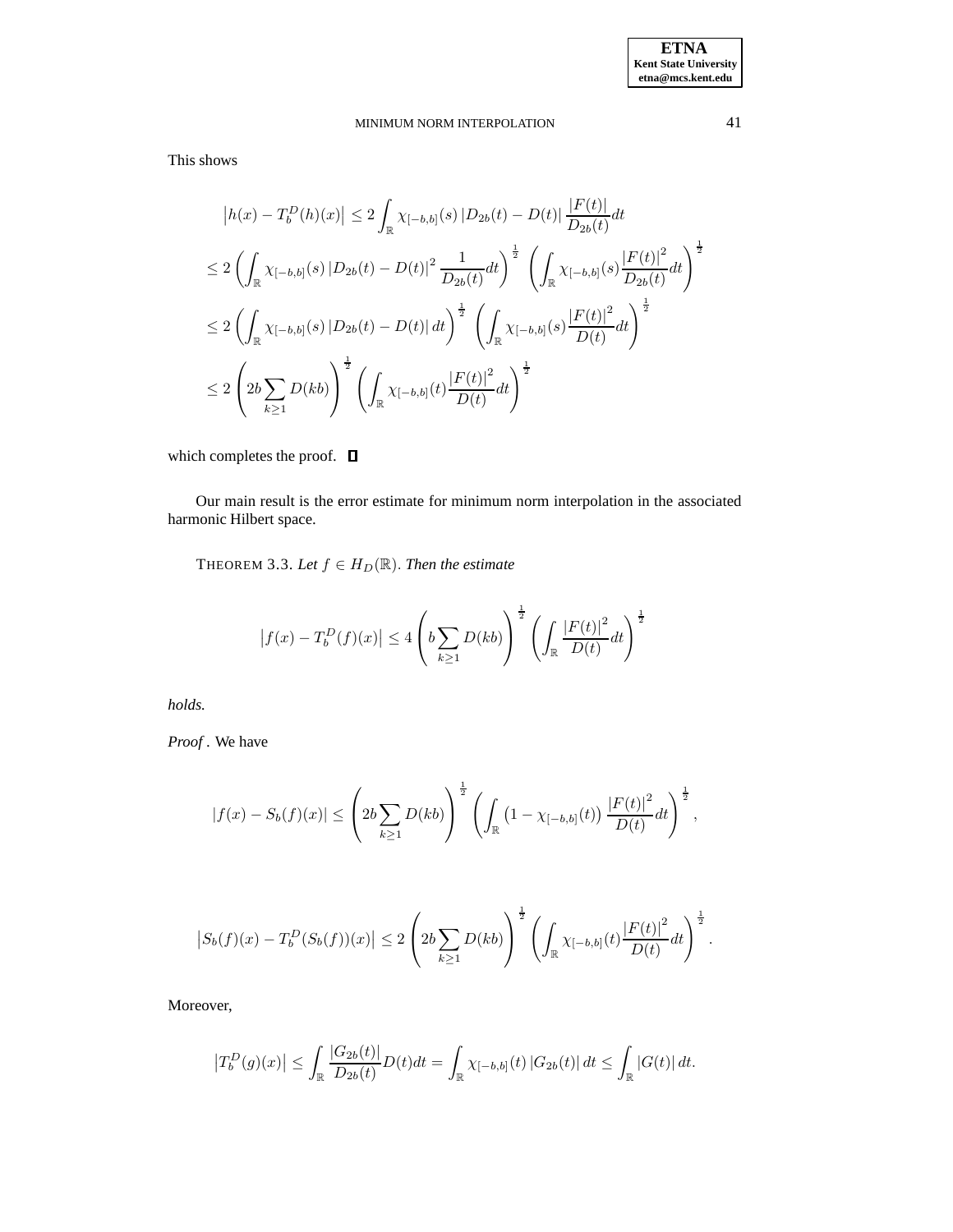Then we obtain

$$
\begin{split}\n|f(x) - T_b^D(f)| \\
&\leq |f(x) - S_b(f)(x)| + |S_b(f)(x) - T_b^D(S_b(f))(x)| + |T_b^D(S_b(f))(x) - T_b^D(f)(x)| \\
&\leq 2 \int_{\mathbb{R}} \left(1 - \chi_{[-b,b]}(t)\right) |F(t)| dt + |S_b(f)(x) - T_b^D(S_b(f))(x)| \\
&\leq 2 \left(2b \sum_{k \geq 1} D(kb)\right)^{\frac{1}{2}} \left[ \left(\int_{\mathbb{R}} \left(1 - \chi_{[-b,b]}(t)\right) \frac{|F(t)|^2}{D(t)} dt\right)^{\frac{1}{2}} + \left(\int_{\mathbb{R}} \chi_{[-b,b]}(t) \frac{|F(t)|^2}{D(t)} dt\right)^{\frac{1}{2}} \right] \\
&\leq 4 \left(b \sum_{k \geq 1} D(kb)\right)^{\frac{1}{2}} \left(\int_{\mathbb{R}} \frac{|F(t)|^2}{D(t)} dt\right)^{\frac{1}{2}}.\n\end{split}
$$

We consider two examples.

COROLLARY 3.4. Let  $f \in H_D(\mathbb{R})$  and  $D(t) = (1 + t^{2r})^{-1}$ ,  $r \ge 1$ . Then the estimate  $|f(x) - T_b^D(f)(x)| \le 4b^{-r+1/2} \left( \frac{2r}{2r-1} \right)$  $2r-1$  $\frac{1}{2}$  $\int_{\mathbb{R}}\left|F(t)\right|^{2}\left(1+t^{2r}\right)dt\bigg)^{\frac{1}{2}}$ 

*holds.*

Proof: We have

$$
\sum_{k\geq 1} D(kb) \leq D(b) + \int_1^{\infty} \left(1 + \left(bt\right)^{2r}\right)^{-1} dt \leq b^{-2r} + \int_1^{\infty} \left(bt\right)^{-2r} dt = b^{-2r} \frac{2r}{2r - 1}. \quad \Box
$$

COROLLARY 3.5. Let  $f \in H_D(\mathbb{R})$  and  $D(t) = e^{-\alpha|t|}, \alpha > 0$ . Then the estimate

$$
\left|f(x) - T_b^D(f)(x)\right| \le 4e^{-\alpha b/2} \left(\frac{\alpha b + 1}{\alpha}\right)^{\frac{1}{2}} \left(\int_{\mathbb{R}} \left|F(t)\right|^2 e^{\alpha |t|} dt\right)^{\frac{1}{2}}
$$

*holds.*

Proof: We have

$$
\sum_{k\geq 1} D(kb) \leq e^{-\alpha b} + \int_1^{\infty} e^{-\alpha b t} dt = e^{-\alpha b} \left( 1 + \frac{1}{\alpha b} \right) = \frac{\alpha b + 1}{\alpha b} e^{-\alpha b}.
$$

**4. Improved error estimates.** We recall that the error estimate is based on investigating

$$
|f(x) - S_b(f)(x)| \le \int_{\mathbb{R}} (1 - \chi_{[-b,b]}(t)) |F(t)| dt,
$$
  

$$
|T_b^D(f)(x) - T_b^D(S_b(f))(x)| \le \int_{\mathbb{R}} (1 - \chi_{[-b,b]}(t)) |F(t)| dt,
$$
  

$$
|S_b(f)(x) - T_b^D(S_b(f))(x)| \le 2 \int_{\mathbb{R}} \chi_{[-b,b]}(t) (D_{2b}(t) - D(t)) \frac{|F(t)|}{D_{2b}(t)} dt.
$$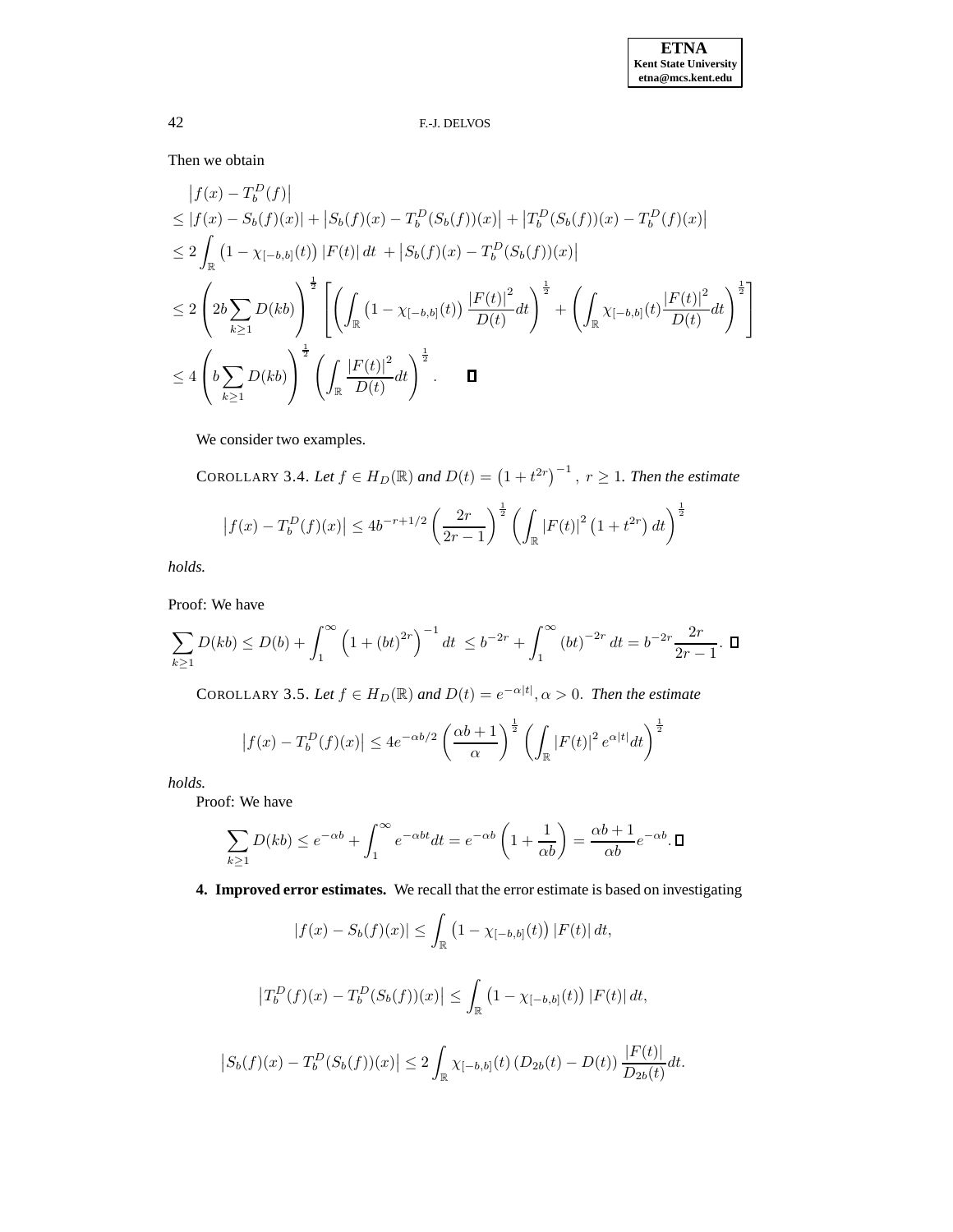Following the idea of Golomb [\[8,](#page-8-10) [3,](#page-8-3) [4\]](#page-8-4) for the periodic case, we assume that the function

$$
f(x)=\int_{\mathbb{R}}F(t)e^{ixt}dt
$$

satisfies the smoothness condition

$$
\int_{\mathbb{R}}\left|F(t)\right|/D(t)dt<\infty.
$$

Then we can conclude

 $\overline{\phantom{a}}$ 

$$
|f(x) - S_b(f)(x)| \le D(b) \int_{\mathbb{R}} \left(1 - \chi_{[-b,b]}(t)\right) |F(t)| / D(t) dt,
$$
  

$$
|T_b^D(f)(x) - T_b^D(S_b(f))(x)| \le D(b) \int_{\mathbb{R}} \left(1 - \chi_{[-b,b]}(t)\right) |F(t)| / D(t) dt,
$$
  

$$
|S_b(f)(x) - T_b^D(S_b(f))(x)| \le 2 \sum_{k=1}^{\infty} D(kb) \int_{\mathbb{R}} \chi_{[-b,b]}(t) |F(t)| / D(t) dt.
$$

This implies

PROPOSITION 4.1. *Assume that* f *satisfies the smoothness condition*

$$
\int_{\mathbb{R}} |F(t)| / D(t) dt < \infty.
$$

*Then the error estimate*

$$
|f(x) - T_b^D(f)(x)| \le 2 \sum_{k=1}^{\infty} D(kb) \int_{\mathbb{R}} |F(t)| / D(t) dt
$$

*holds.*

We consider two examples.

COROLLARY 4.2. Let 
$$
D(t) = (1 + t^{2r})^{-1}
$$
,  $r \ge 1$  and assume that f satisfies

$$
\int_{\mathbb{R}} |F(t)| \left(1 + t^{2r}\right) dt < \infty.
$$

*Then the estimate*

$$
\left|f(x) - T_b^D(f)(x)\right| \le b^{-2r} \frac{4r}{2r - 1} \int_{\mathbb{R}} |F(t)| \left(1 + t^{2r}\right) dt
$$

*holds.*

*Proof* . We have

$$
\sum_{k\geq 1} D(kb) \leq b^{-2r} \frac{2r}{2r-1} \cdot \blacksquare
$$